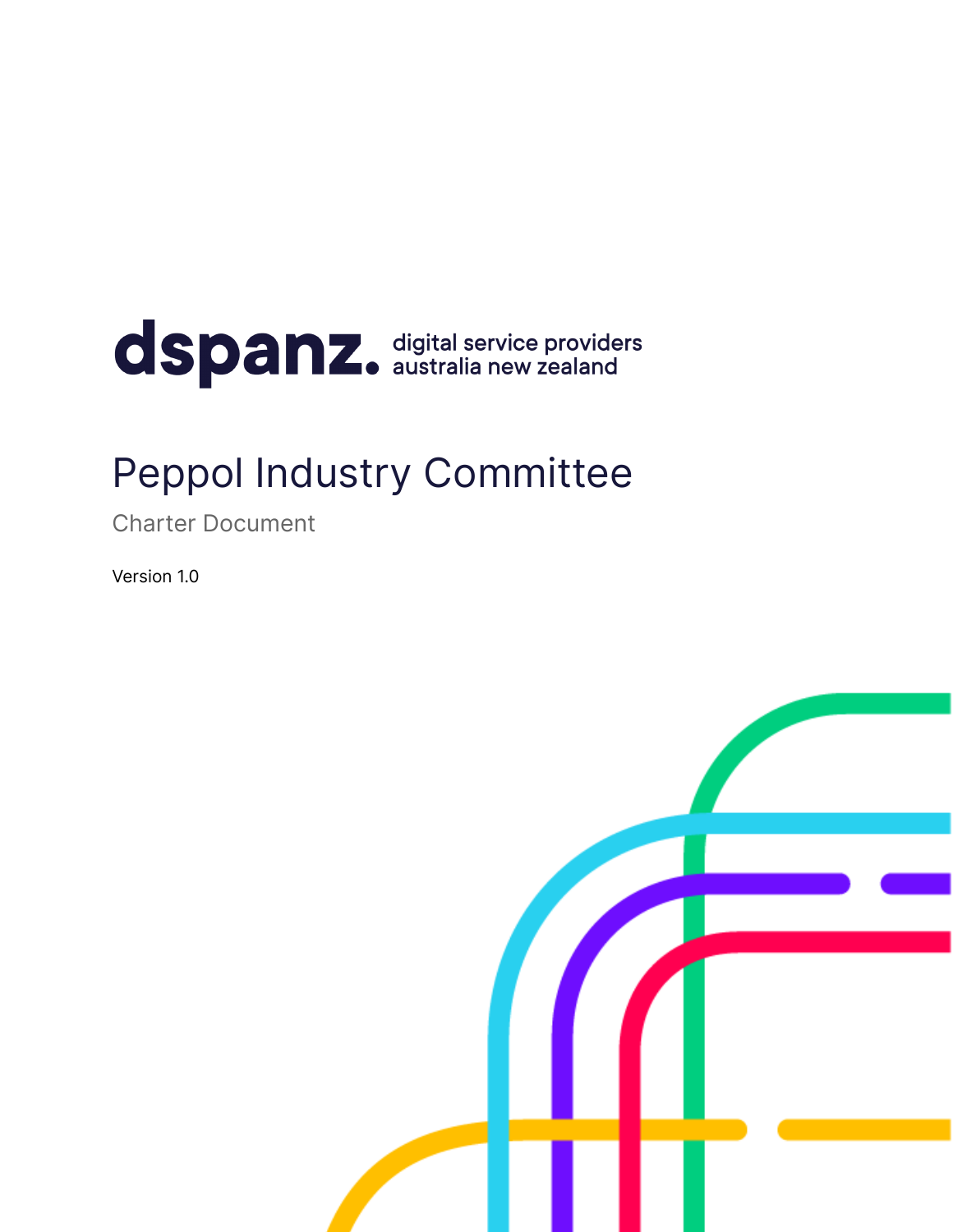# Purpose

The purpose of the Peppol Industry Committee is to support software developers and interested parties involved in the development and adoption of eInvoicing solutions in Australia, New Zealand and across the Peppol network.

The Committee aims to represent and advocate for the different stakeholders in the Peppol community and allows members to be more involved in how DSPANZ represents the Digital Service Provider (DSP) industry on eInvoicing.

Understanding that Peppol is more than just eInvoicing, this Committee will also have a focus on other eDelivery opportunities for our members and the wider eInvoicing community.

## Background

DSPANZ has had a vital role in progressing A-NZ eInvoicing since 2015 where we were founding members of the Digital Business Council. Since then, DSPANZ and our members have been involved in implementing Peppol eInvoicing across Australia and New Zealand.

## **Objectives**

The main objectives of this Committee include:

- Monitoring opportunities and developments in elnvoicing
- Making recommendations on eInvoicing policies, technologies and their commercial implications
- Progressing eInvoicing awareness and adoption in both Australia and New Zealand
- Providing a platform for engagement with DSPANZ members and the broader Peppol community
- Ensuring the voice of both software developers and Access Points is being heard by policy makers (e.g. OpenPeppol, Peppol Authorities, Government)

## Participants

This Committee is a committee of the Board (i.e. it is not a Member's Committee as defined in the Constitution). Committee members can either be DSPANZ Directors or DSPANZ members. Membership of the Committee is reviewed annually and members can express their interest in joining the Committee.

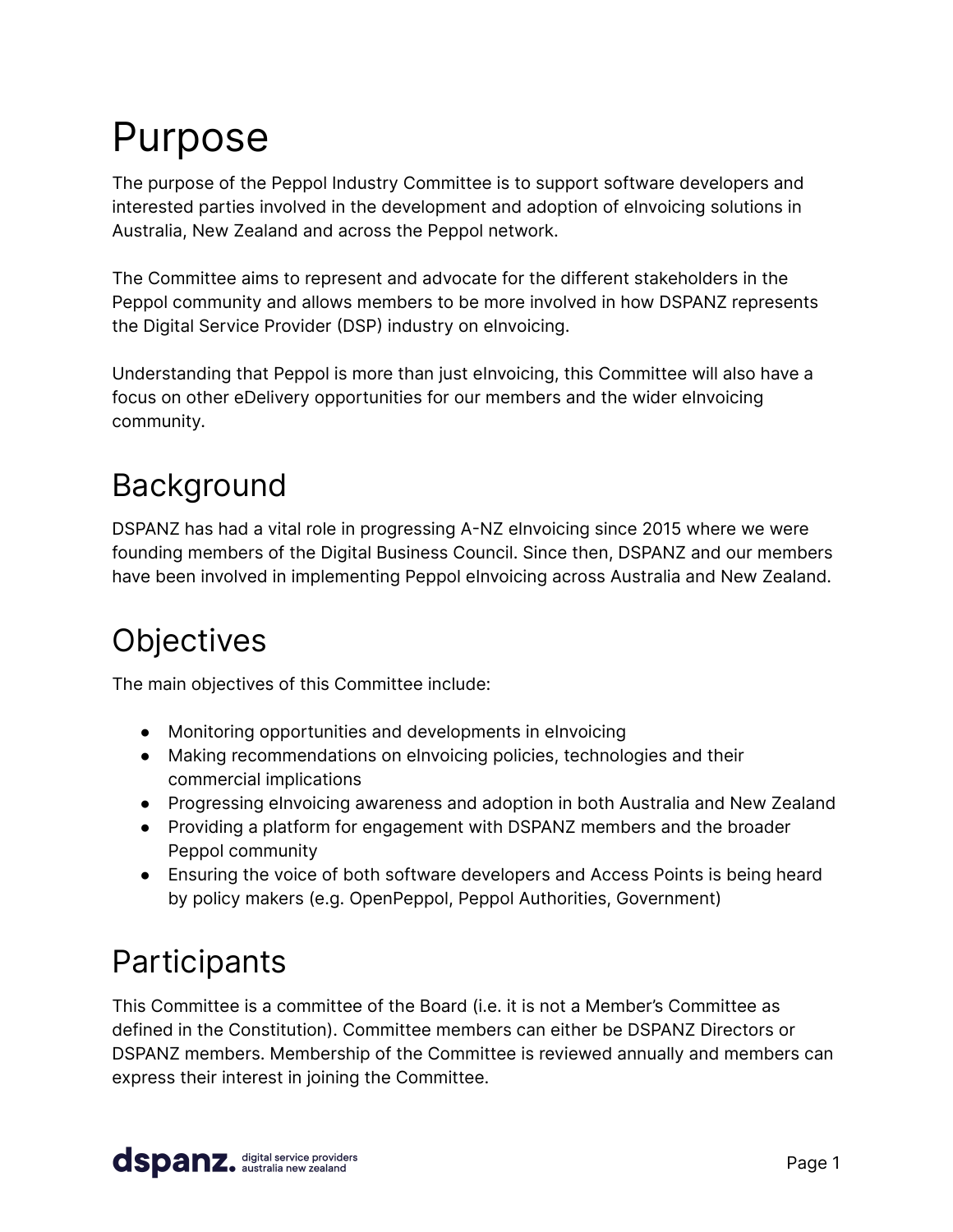Membership will be sought from members that are interested in and involved in eInvoicing and eDelivery within their organisation to support the work of the Committee. Committee members are asked to represent the industry, as opposed to solely representing their individual business interests, while taking part in and representing this Committee. The Committee may appoint additional members as required.

At the first meeting of each year, the Committee will appoint one or two of the members as Chair(s) of the Committee. One of these members must be a DSPANZ Director. For the first year of this Committee there will be a transition period where the existing elnvoicing Co-Chairs will continue their roles for the remainder of the 2022 calendar year.

| <b>Name</b>         | <b>Position</b>            | <b>Company</b>         |
|---------------------|----------------------------|------------------------|
| <b>Matt Lewis</b>   | Co-Chair                   | <b>Capability Wise</b> |
| Simon Foster        | Co-Chair / DSPANZ Director | Xero                   |
| Abby Lee            | Member                     | Pagero                 |
| Ann White           | <b>DSPANZ Director</b>     | Ozedi                  |
| <b>Kris Elliott</b> | Member                     | Storecove              |
| <b>Rick Harvey</b>  | Member                     | Layer Security         |
| Sagie Shaposhnykov  | Member                     | Pagero                 |
| Sam Hassan          | Member                     | Link4                  |

Current members of this group include:

DSPANZ staff will assist in providing secretariat support to this Committee.

#### **Stakeholders**

Internal to DSPANZ:

- Other Industry Committees
- Access Point provider members and software developers enabling elnvoicing
- DSPANZ Board

External to DSPANZ:

- Peppol Authorities ATO and MBIE
- Government agencies adopting eInvoicing
- OpenPeppol